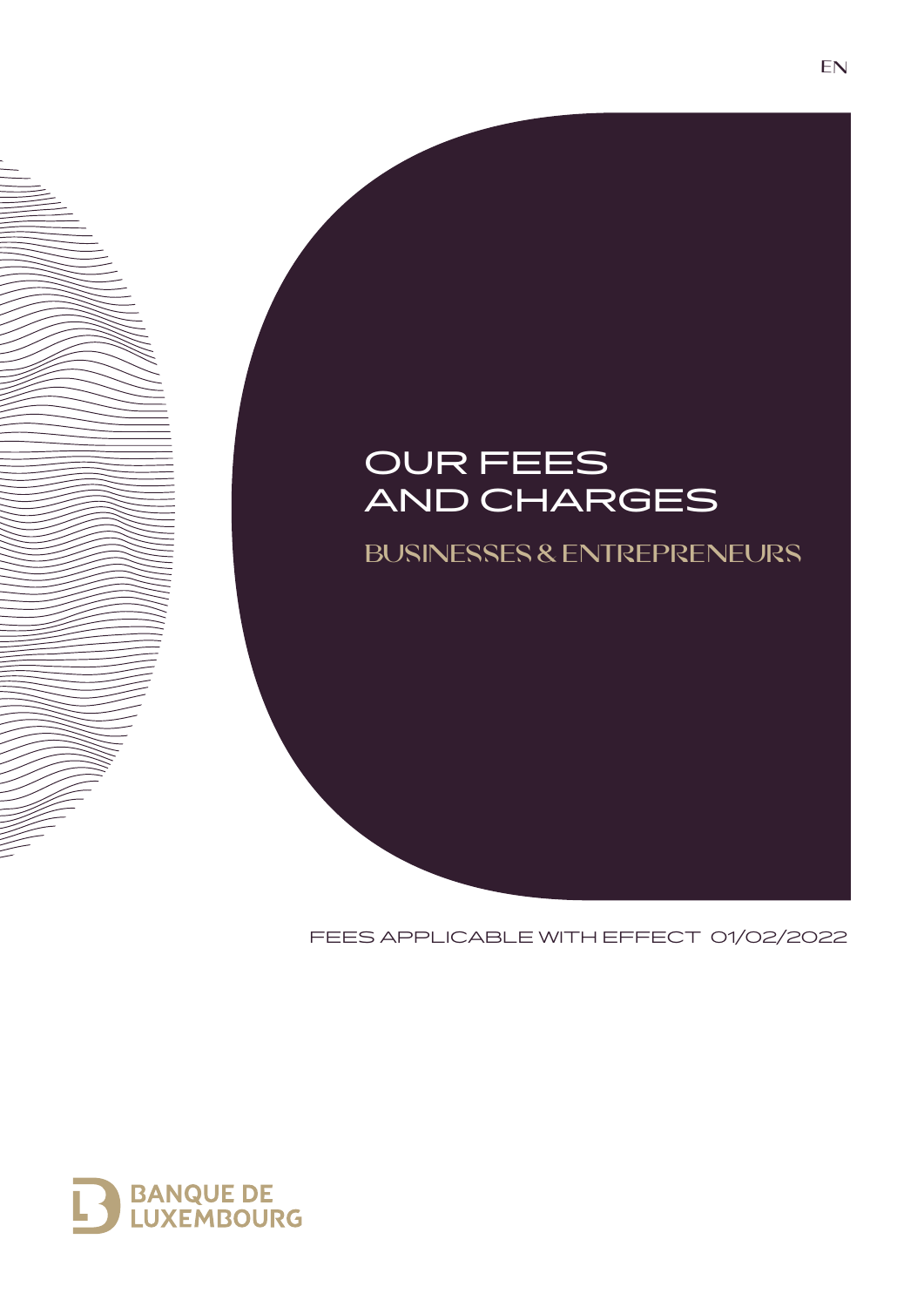This brochure explains our fees and conditions. Fees and charges are expressed in euros and apply to commercial businesses and real estate professionals. They are subject to change and to mandatory legal restrictions. Fees not included in this brochure, such as fees for asset management solutions and securities transactions, can be found in the Private Banking Fees and Charges brochure, and are applicable to those services. Other fees and charges for services not included in this brochure are available upon request. Banque de Luxembourg reserves the right to alter these fees and charges.

Your adviser will be happy to help you with any further questions you may have. This brochure is also available from your adviser and on our website www.banquedeluxembourg.com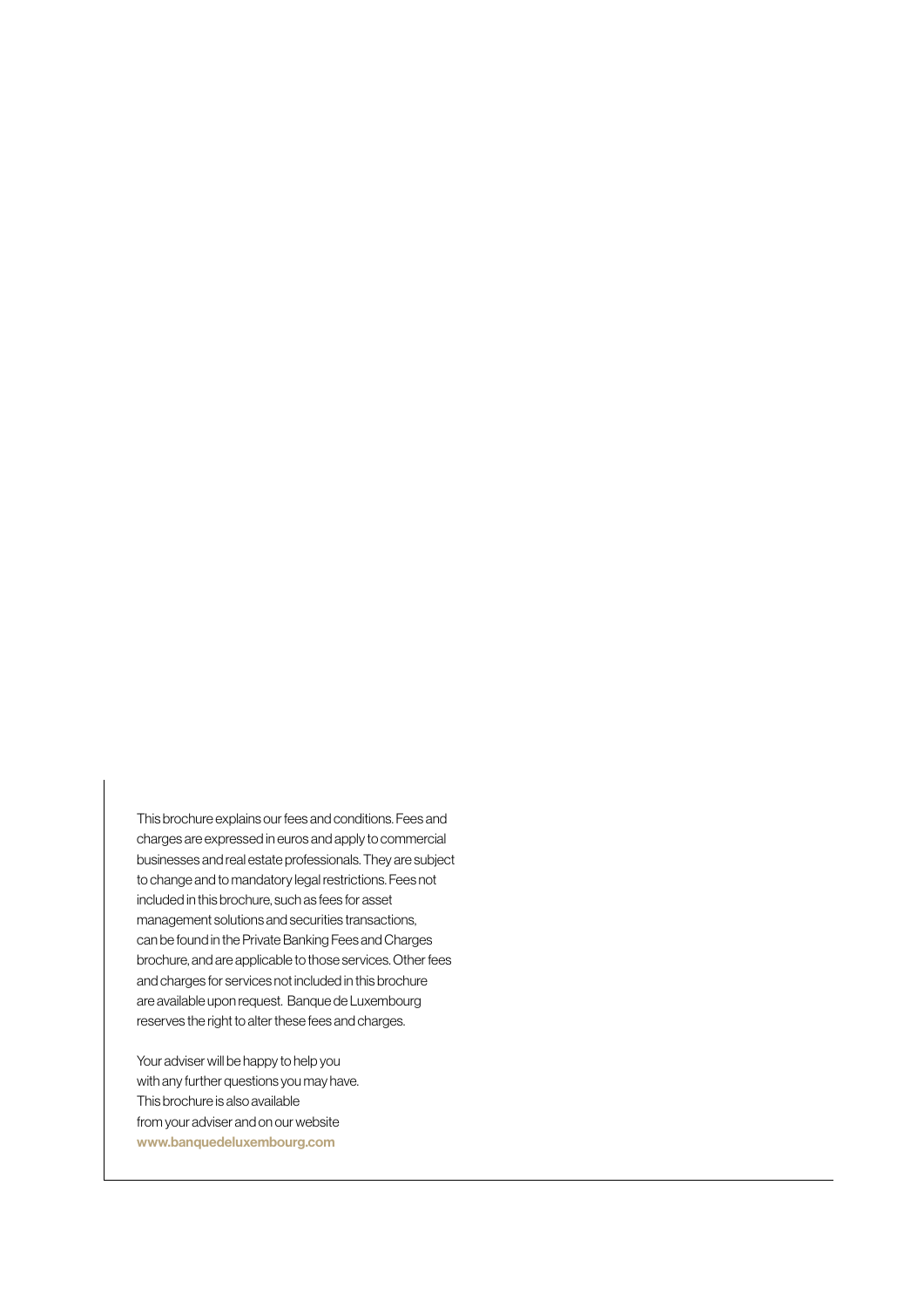## **FEES FOR MAINTAINING THE ACCOUNT**

| FEES FOR MAINTAINING THE ACCOUNT $^1$                    | 45 EUR / quarter $2$           |
|----------------------------------------------------------|--------------------------------|
| Account opening                                          | included                       |
| Maintaining the current account in EUR / savings account | included                       |
| Sub-accounts in other currencies                         | included                       |
| DEPOSIT FEES $3$                                         | 125 EUR / quarter <sup>4</sup> |

| Cash deposit       | Fee plus 1% of the portfolio / year <sup>5</sup> |
|--------------------|--------------------------------------------------|
| Securities deposit | Fee plus 2% of the portfolio / year <sup>5</sup> |

#### **ACCOUNT STATEMENTS AND CORRESPONDENCE FEES**

| Online consultation: MultiLine / E-Banking (online banking) | included                                   |
|-------------------------------------------------------------|--------------------------------------------|
| Weekly transaction statement                                | included                                   |
| Sent monthly by post                                        | Additional fee: 10 EUR / guarter / address |
| Sent weekly by post                                         | Additional fee: 20 EUR / quarter / address |
| Sent daily by post                                          | Additional fee: 50 EUR / quarter / address |
| Quarterly portfolio statement                               | included                                   |
| Tax or income statement for the current year                | included                                   |

#### **SHIPPING FEES**

| Max, 50 $EURf$<br>DHL shipments |
|---------------------------------|
|---------------------------------|

#### **ACCESS TO MULTILINE / E-BANKING (ONLINE BANKING)**

| Access to E-Banking (online banking) via Lux Trust Mobile | included            |
|-----------------------------------------------------------|---------------------|
| Lux Trust Scan device (fees applicable from 1/02/2021)    | 50 FUR <sup>6</sup> |
| Access to MultiLine                                       | included            |

#### **TERMINATION OF RELATIONSHIP**

| Corporate entities | 3001 | 000F11D |
|--------------------|------|---------|
|                    |      |         |

#### **ADVANTAGES OF MULTILINE (INCLUDED IN FEE)**

- Unlimited credit transfers
- Instant access to your bank accounts (with a unique multi-bank login)
- Manual entry of payment orders and direct debits, management of beneficiaries, overview of statements and information on accounts
- Payment orders and statements available for download with possibility to automate communication between compatible software and MultiLine
- Individual management of users and user rights
- Advanced management of signatures (amount limits, joint signatures)
- Individual and/or shared payments
- Dedicated helpdesk

- 4. Fees deducted at beginning of quarter. For the current quarter, fees deducted *pro rata temporis*.
- 5. Fees deducted at beginning of quarter. For the current year, fees deducted *pro rata temporis*. 6. Subject to 17% VAT. 1
- 

<sup>1.</sup> Fees deducted at beginning of quarter.

<sup>2.</sup> The Bank may raise the fees for maintaining the account to 250 EUR per quarter in the event of additional administrative charges linked to the operation of the account.

<sup>3.</sup> Such as: fees deducted after termination of the relationship, closure of the account, or for inactive account.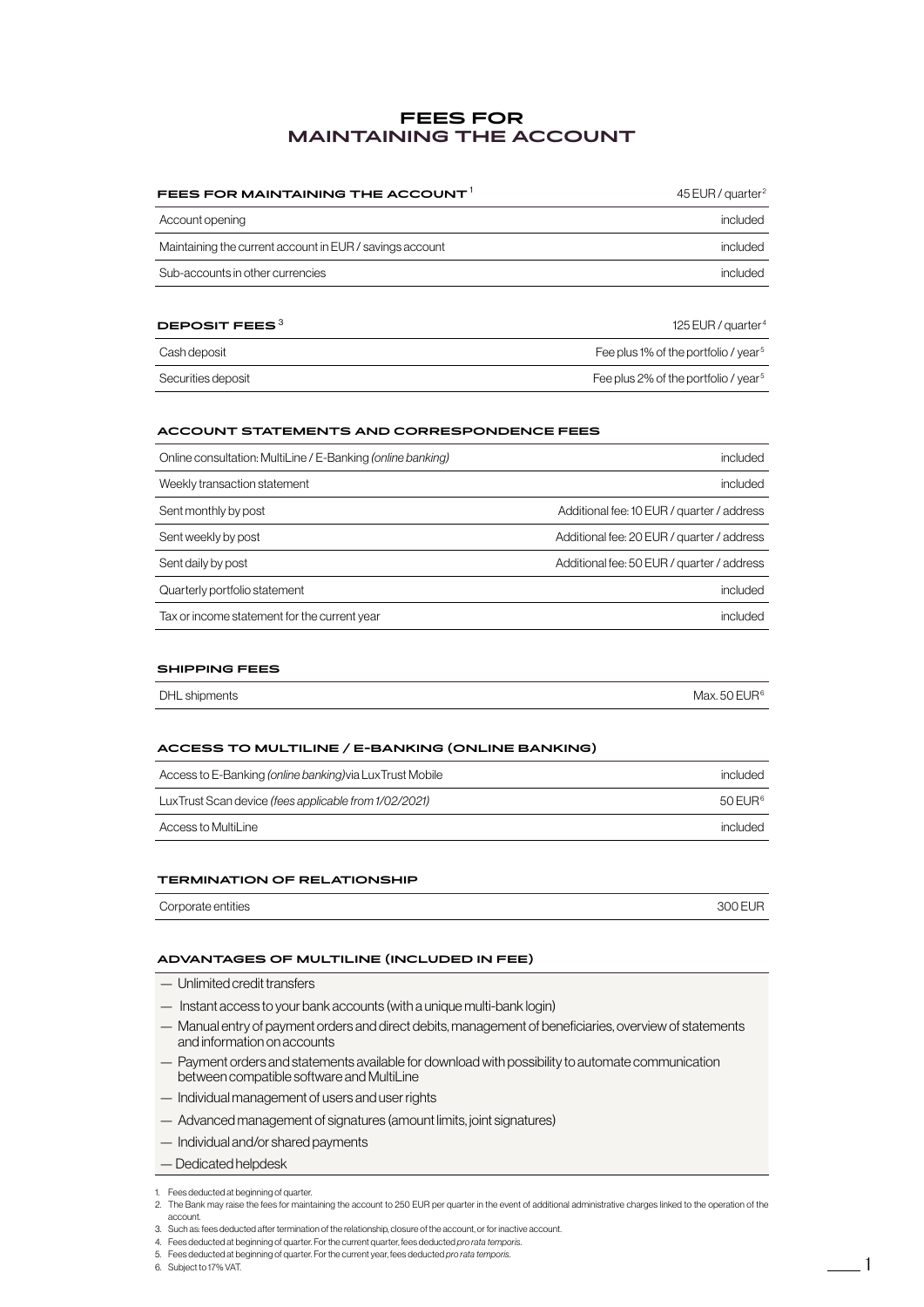## **CREDIT TRANSFERS**

#### **CREDIT TRANSFERS BETWEEN ACCOUNTS AT BANQUE DE LUXEMBOURG notative and format and fee and format and fee and fee and fee and fee and fee and fee**

## **CREDIT TRANSFERS VIA MULTILINE / E-BANKING (ONLINE BANKING)**1,2

| In euros <sup>3</sup> or between EU member countries or to a SEPA <sup>4</sup> country (charges shared <sup>5</sup> ) | no tee |
|-----------------------------------------------------------------------------------------------------------------------|--------|
| Outside the EU, outside the SEPA $4$ zone or in currencies other than euro $6$                                        | 5 FUR  |

#### **CREDIT TRANSFERS BY STANDARD UPO (UNIVERSAL PAYMENT ORDER) FORM<sup>1,2,5,7,8</sup>**

Outside

In euros<sup>3</sup> or between EU member countries or to a SEPA<sup>4</sup> country (charges shared<sup>5</sup>)

| Amount $\leq$ 50 EUR                                                                     | no tee |
|------------------------------------------------------------------------------------------|--------|
| Amount > 50 EUR                                                                          | 2 FUR  |
| the EU, outside the SEPA <sup>4</sup> zone or in currencies other than euro <sup>6</sup> | 5 FUR  |

## CREDIT TRANSFER USING A BANQUE DE LUXEMBOURG<br>CREDIT TRANSFER FORM<sup>127,8</sup>

| In euros <sup>3</sup> or between EU member countries or to a SEPA <sup>4</sup> country (charges shared <sup>5</sup> ) |       |
|-----------------------------------------------------------------------------------------------------------------------|-------|
| Outside the EU, outside the SEPA $4$ zone or in currencies other than euro $6$                                        | 9 FUR |

#### **NON-STANDARD MANUAL CREDIT TRANSFERS**<sup>1,2,9</sup>

| In euros <sup>3</sup> or between EU member countries or to a SEPA <sup>4</sup> country (charges shared <sup>5</sup> ) | 22 EUR |
|-----------------------------------------------------------------------------------------------------------------------|--------|
| Outside the EU, outside the SEPA $4$ zone or in currencies other than euro $6$                                        | 25 EUR |

#### **STANDING ORDERS AND DIRECT DEBITS**

| Standing orders | no fee |
|-----------------|--------|
| Direct debits   | no fee |

<sup>1.</sup> Where no indication is given, the default option is 'charges shared'.

<sup>2.</sup> In the case of 'charges paid by ordering customer', a fee of 0.20% shall apply (min. 10 EUR, max. 130 EUR).

<sup>3.</sup> Or in Swedish Krona (SEK) or Romanian Leu (RON).

<sup>4.</sup> The Single Euro Payments Area (SEPA) consists of all the member states of the European Union, as well as Andorra, Iceland, Lichtenstein, Monaco, Norway, San Marino, Switzerland and Vatican City.

<sup>5.</sup> Cross-border transfers (sending money) in euros as referred to in European Regulation EC 924/2009 (amended by the European Regulation (EU) 260/2012): - Credit transfers in euros between EU member countries;

<sup>-</sup> Indicating the beneficiary's account number in the IBAN format and the beneficiary's BIC code;

<sup>-</sup> Indicating that charges are to be shared (the beneficiary shall only pay any charges invoiced by their bank).

Credit transfers complying with these conditions and indicating 'charges paid by beneficiary' shall be treated as 'charges shared'.

<sup>6.</sup> The 'charges paid by the beneficiary' option may only be applied to credit transfers to a non-EU member state.

<sup>7.</sup> A 4 EUR charge will be applied for credit transfers to banks other than our correspondent bank or credit transfers in which the BIC code is not indicated.

<sup>8.</sup> Forms for transfers (sending money) available by contacting your adviser.

<sup>9.</sup> Use of credit transfer modes other than UPO or standard forms or that may not be processed automatically.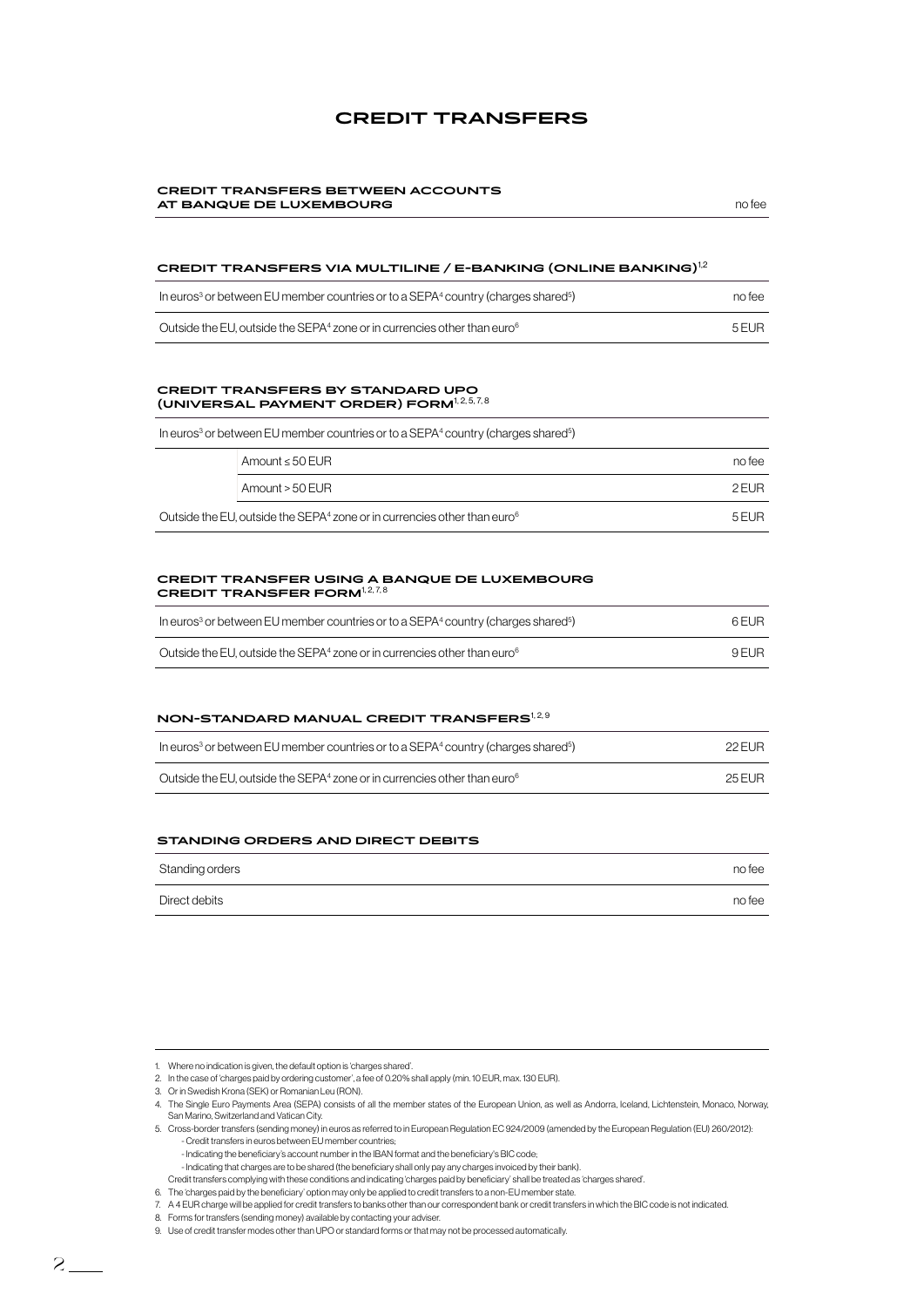## **CREDIT AND DEBIT CARDS**

#### **VISA CARD (PROVIDING A CREDIT CARD)**

| V PAY card (debit card)                             | 25 FUR    |
|-----------------------------------------------------|-----------|
| Visa Business                                       | $100$ FUR |
| Additional charge for urgent card and/or PIN issues | 75 FUR    |

#### **SEPARATE V PAY CARD (PROVIDING A DEBIT CARD)**

| Annual fee |                                            | 25 FUR |
|------------|--------------------------------------------|--------|
|            | Purchases at V PAY retail outlets          |        |
|            | Within the eurozone and the European Union | no fee |
|            | Other countries                            | 1 FUR  |
|            |                                            |        |

#### **OTHER BANK CARD FEES**

| Dispatch of card or PIN via courier (DHL): | 10 EUR (Luxembourg), 25 EUR (EU), 35 EUR (outside EU) <sup>1</sup> |
|--------------------------------------------|--------------------------------------------------------------------|
| Replacement following theft/loss           | annual fee                                                         |
| Reissuing statements                       | 15 EUR / statement                                                 |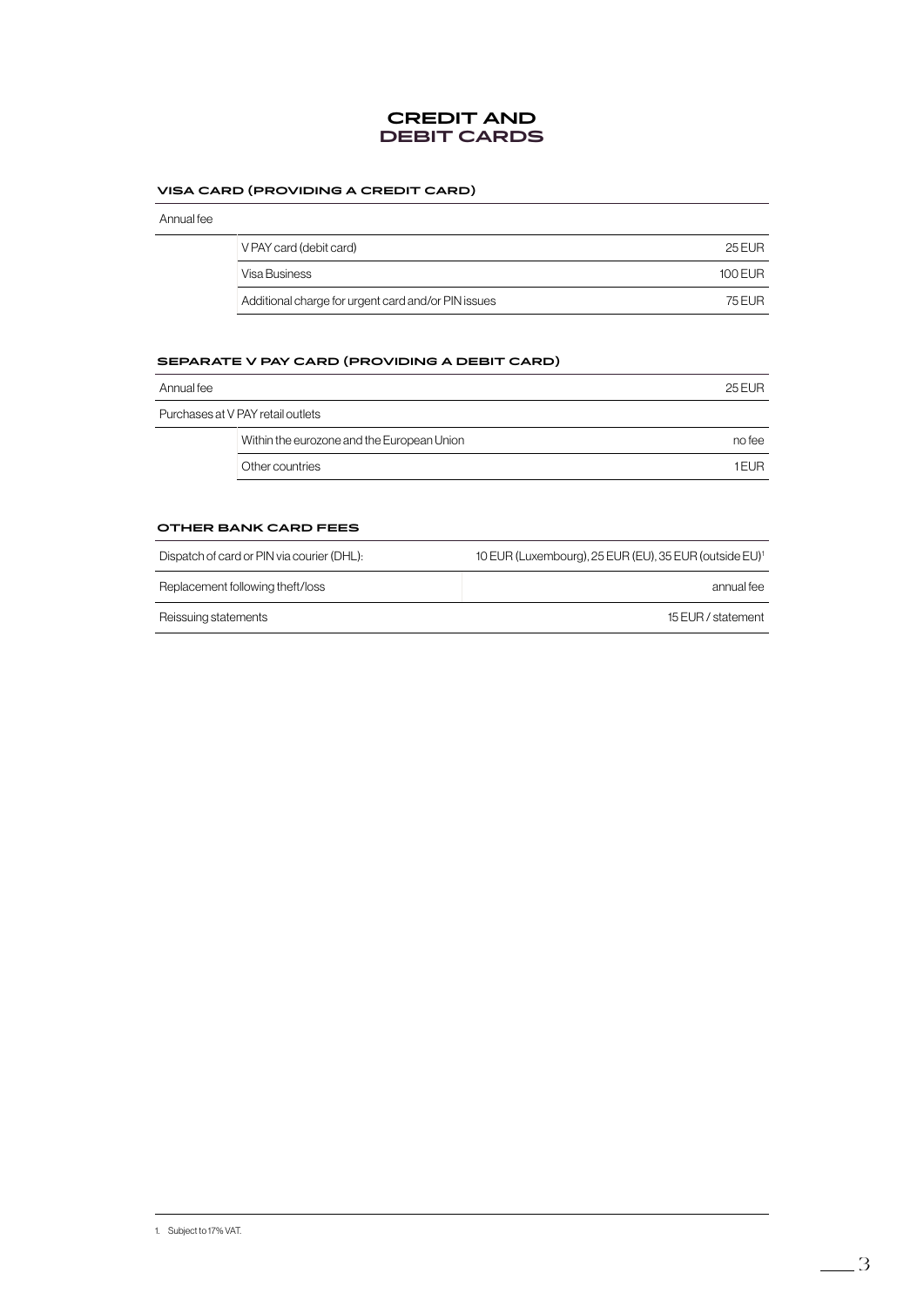## **INTEREST ON ACCOUNTS**

## **CURRENT ACCOUNT (IN EUR)**

| Current account in EUR |                     |                                 |
|------------------------|---------------------|---------------------------------|
|                        | ≤1000000 EUR        | O%                              |
|                        | >1000000 EUR        | $-0.50%$                        |
| Debit interest         |                     |                                 |
|                        | In euros            | 5% (9% after 90 days)           |
|                        | In USD              | FED (Federal Reserve) rate + 5% |
|                        | In other currencies | Central Bank rate + 9%          |

#### **NOTICE SAVINGS ACCOUNT (33 DAYS) IN EUROS**

|                    | __       |
|--------------------|----------|
| $\le$ EUR 2500 000 | $2\%$    |
| > EUR 2500000      | $-0.30%$ |

#### **TERM DEPOSIT (IN EUR / USD)**

| Amount               | min. 10 000 EUR or exchange value                                          |
|----------------------|----------------------------------------------------------------------------|
| Annual interest rate | fixed on the day the contract is signed,<br>depending on market conditions |
| <b>Term</b>          | 1 week to 10 years                                                         |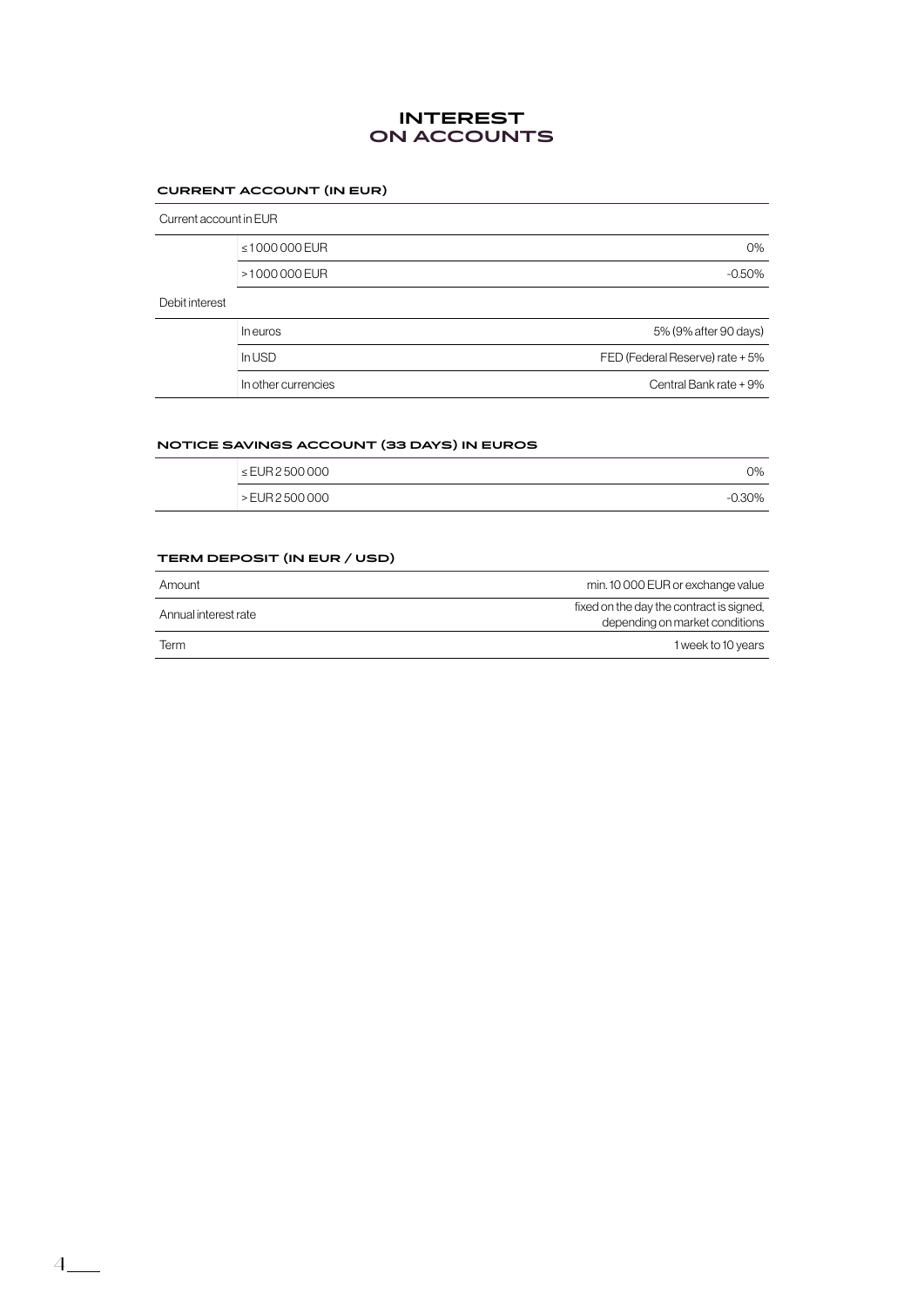## **WITHDRAWALS AND DEPOSITS**

#### **CASH WITHDRAWALS FROM CURRENT ACCOUNT**

At counter, in the currency of the account<sup>1</sup>

|                                       |                         | In euros                         |
|---------------------------------------|-------------------------|----------------------------------|
| no fee                                | Amount $\leq 10000$ EUR |                                  |
| 0.20% (min. 50 EUR - max. 1000 EUR)   | Amount > 10 000 EUR     |                                  |
| 0.40%                                 |                         | In other currencies <sup>2</sup> |
| market rate + fee depending on amount |                         | At counter, in another currency  |

#### **VALUE DATE**

| Cash deposit / withdrawal from current account |                   |
|------------------------------------------------|-------------------|
| In euros                                       | no fee            |
| In USD                                         | 1 business day    |
| In other currencies                            | 0-2 business days |

## **CASH WITHDRAWALS FROM ATMS**<sup>3</sup>

|                             | Separate V PAY card (debit card)             |            |
|-----------------------------|----------------------------------------------|------------|
|                             | Within the eurozone                          | no fee     |
|                             | Within the European Union (outside eurozone) | 1 FURI     |
|                             | Other countries                              | 5 EUR      |
| Separate Visa (credit card) |                                              | 2 EUR + 2% |

<sup>1.</sup> Applies to cash withdrawals from current account. Value dates for cash withdrawals from current account: nil for EUR, 1 business day for USD, 0-2 days for other currencies.

<sup>2.</sup> Cash withdrawals in currencies other than USD, GBP or CHF and in particular cash withdrawals in exotic currencies may result in additional fees.

<sup>3.</sup> Plus any currency exchange fees.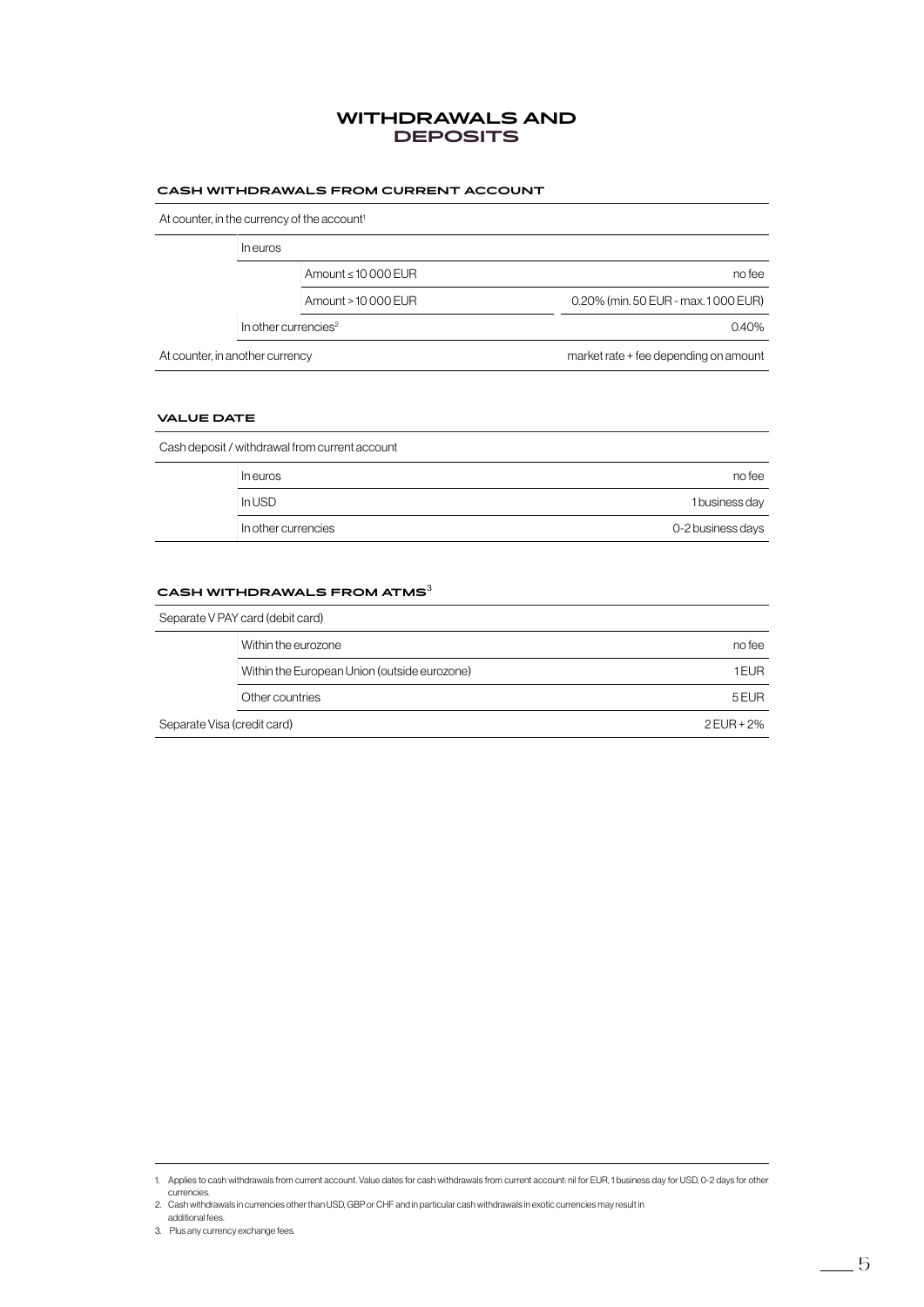

For all transactions involving financial instruments in a currency other than that of the current account, fees apply to the gross amount of the transaction.

Currency exchange fees depend on the amount of the transaction and are not cumulative; rates apply to the total amount.

| $\leq$ 25 001 EUR  | 0.70% |
|--------------------|-------|
| $\leq$ 124 001 EUR | 0.60% |
| $\leq$ 248 001 EUR | 0.50% |
| > 248 001 EUR      | 040%  |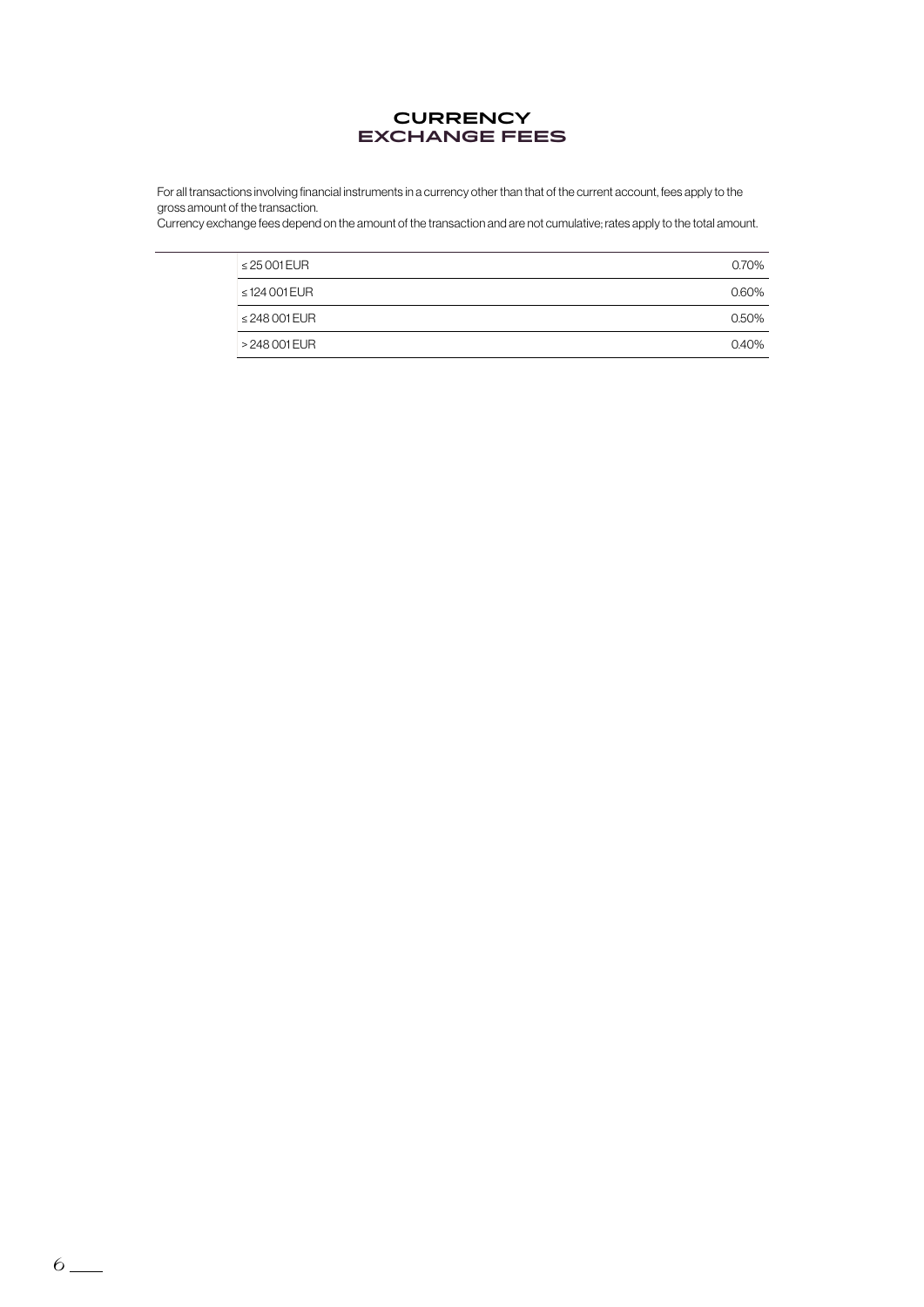## **LOANS AND CREDITS1**

#### **INVESTMENT LOAN**

| Variable interest rate <sup>2</sup> |                                            | Variable rate + margin                           |
|-------------------------------------|--------------------------------------------|--------------------------------------------------|
| Fixed interest rate                 |                                            | on request                                       |
| Administration fees                 |                                            | min. 0.10% on the amount borrowed (min. 250 EUR) |
| Amendment fees                      |                                            |                                                  |
|                                     | Amount < 1 million EUR                     | min. 500 EUR                                     |
|                                     | Amount > 1 million EUR and < 5 million EUR | min.1000 EUR                                     |
|                                     | Amount > 5 million EUR                     | min. 1500 EUR                                    |
| Early repayment                     |                                            |                                                  |
|                                     | Variable-rate loan                         | no fee on the due date of the interest period    |
|                                     | Fixed-rate loan                            | early exit fee depending on market conditions    |

#### **ARRANGED OVERDRAFT - OVERDRAFT FACILITY**

| Term                       |                                            | 1 year renewable or fixed term                                               |
|----------------------------|--------------------------------------------|------------------------------------------------------------------------------|
| Interest rate <sup>2</sup> |                                            | 3-month market rate of each business day on the amount borrowed <sup>2</sup> |
|                            |                                            | + margin                                                                     |
| Administration fees        |                                            | min. 0.10% (min. 250 EUR)                                                    |
| Amendment fees             |                                            |                                                                              |
|                            | Amount < 1 million EUR                     | min. 500 EUR                                                                 |
|                            | Amount > 1 million EUR and < 5 million EUR | min. 1000 EUR                                                                |
|                            | Amount > 5 million EUR                     | min. 1500 EUR                                                                |

#### **FINANCE LEASE**

| Term            | depending on asset leased                             |
|-----------------|-------------------------------------------------------|
| Asset type      | vehicles, machinery, equipment, excluding real estate |
| Purchase option | at client's discretion                                |

#### **BANK GUARANTEE**

| Guarantee types | Completion quarantee, performance quarantee, rental quarantee, advance |                   |
|-----------------|------------------------------------------------------------------------|-------------------|
|                 |                                                                        | payment quarantee |

#### **OVERRUNNING FEES, LATE INTEREST PAYMENTS AND PAYMENT DEFAULTS ON LOANS AND ARRANGED OVERDRAFTS**

| Overrunning and late interest payments |                         |                                     |                           |                                     |  |
|----------------------------------------|-------------------------|-------------------------------------|---------------------------|-------------------------------------|--|
|                                        | In euros                |                                     |                           | 5% up to 90 days - 9% after 90 days |  |
|                                        | In other currencies     |                                     |                           | Central Bank rate + 9%              |  |
| Payment defaults                       |                         |                                     |                           |                                     |  |
|                                        | $1st$ reminder: $0$ EUR | 2 <sup>nd</sup> reminder<br>100 EUR | Formal notice:<br>250 FUR | Final notice:<br>250 FUR            |  |

<sup>1.</sup> Conditions valid subject to approval of your application by the Bank. Rates and conditions are subject to mandatory and/or foreign legal restrictions.

<sup>2.</sup> In the event of a negative market rate, the interest rate will never fall below the margin.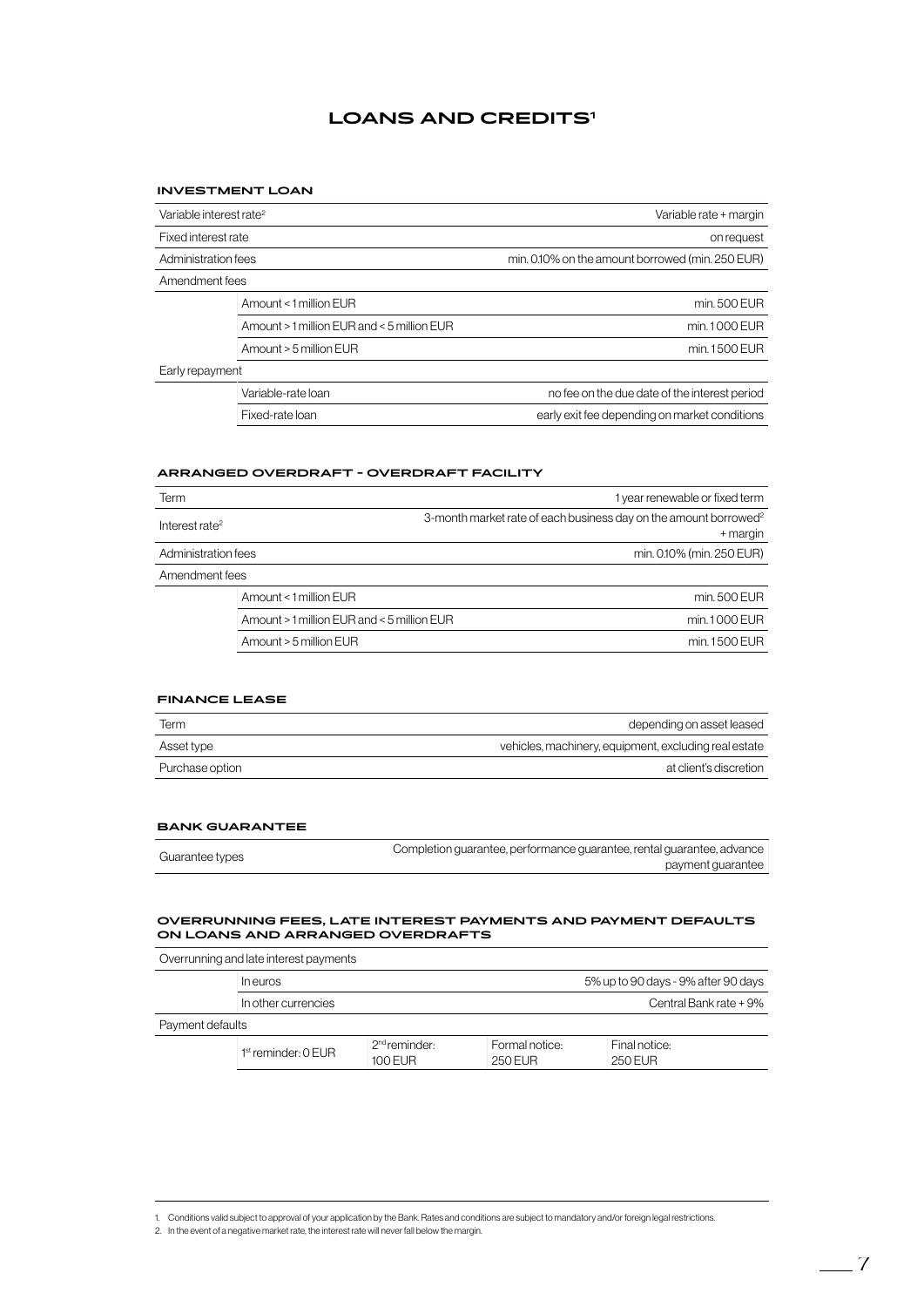## **FEES FOR CERTIFICATION AND ENQUIRIES AND LEGAL FEES**

#### **PAYMENT ENQUIRIES**

| Standard enquiries <sup>1</sup> | 50 EUR               |
|---------------------------------|----------------------|
|                                 | + correspondent fees |
| Special enquiries               | $100$ EUR            |

#### **COPIES OF ACCOUNT STATEMENTS AND CERTIFICATIONS**

| All certifications on movements and tax certifications for current year | no fee                                         |
|-------------------------------------------------------------------------|------------------------------------------------|
| Account statements / debit advice for previous years (< 10 years)       | 100 EUR / $year2$                              |
| Tax statements for previous years (< 10 years)                          | 100 EUR <sup>2</sup> depending on jurisdiction |
| Other certifications                                                    | $100$ EUR <sup>2</sup>                         |

#### **OTHER MISCELLANEOUS FEES**<sup>3</sup>

Various administrative fees and special enquiries 300 EUR / hour<sup>2</sup>

#### **INTEREST STATEMENTS**

Interest statements (excluding periodic account statements) will be subject to a duty of 0.15 EUR.

#### **LEGAL FEES**

| Standard legal fees <sup>4</sup> | 50 EUR / hour (min. 100 EUR) <sup>2</sup> |
|----------------------------------|-------------------------------------------|
| Services of legal counsel        | 300 EUR / hour <sup>2</sup>               |

<sup>1.</sup> Such as: cancellation charges for unexecuted transfer order (e.g. transfer order cancelled by the client (E-Banking, Multiline, etc.) or by the Bank at the client's request; services related to incomplete transfer order; request for return and/or cancellation.

<sup>2.</sup> Subject to 17% VAT. 3. Such as: special enquiries concerning account statements and certifications, any documents necessary for financial or tax audits, and reminders in relation to account audits.

<sup>4.</sup> In accordance with our General Terms and Conditions, these fees shall be additional to any legal fees incurred by the Client and payable by the Bank.